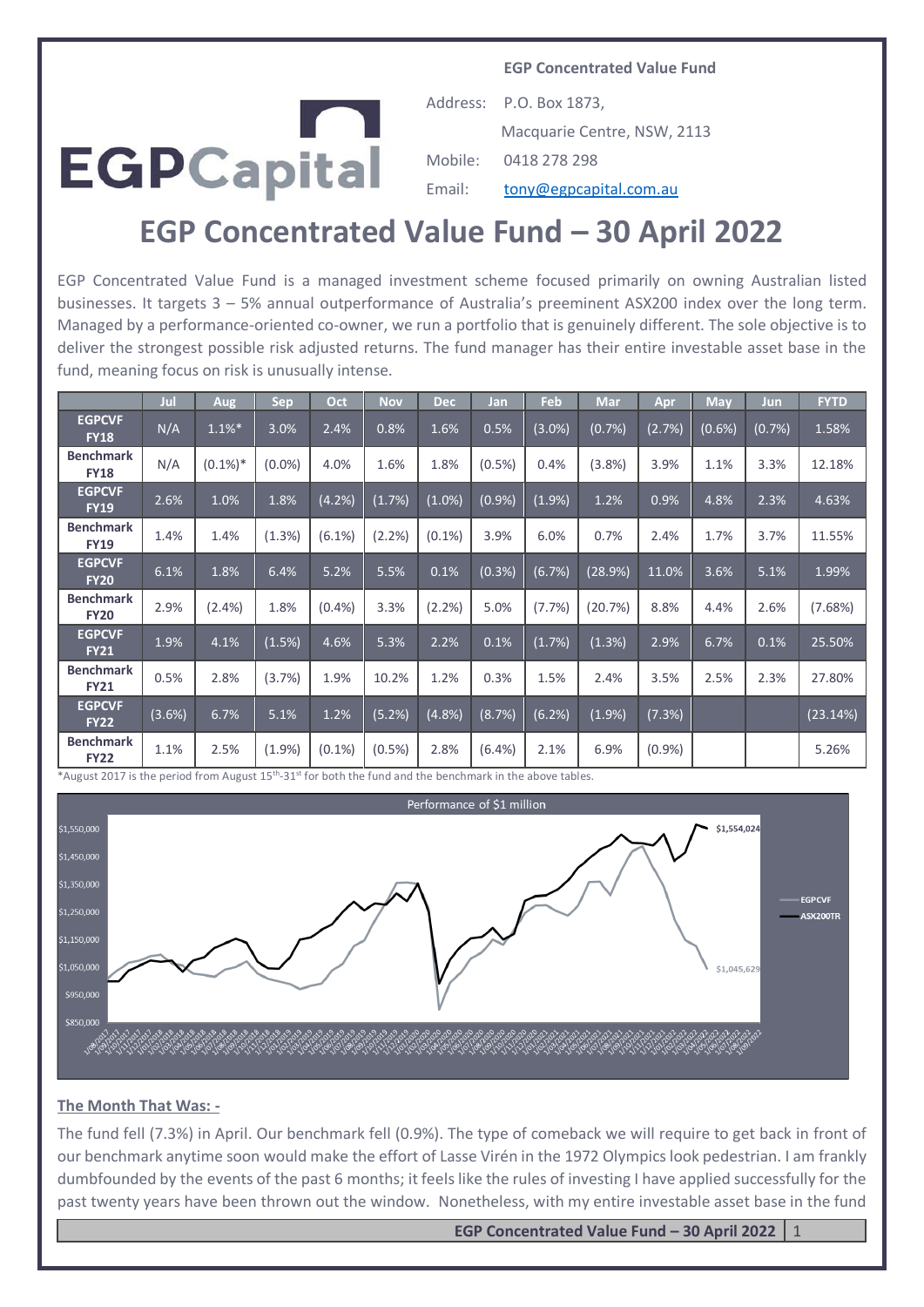and a substantial portion of the asset base of most friends and family also invested alongside us, I will continue to work hard to turn around the poor performance of the past half year.

Once again, this month, the primary harm to our unit price was caused by the same three holdings (Cettire - CTT, PPK Holdings - PPK and Li-S Energy - LIS) that have caused the lion's share of the negative performance over the past six months. Given the enormous level of damage these three holdings have had on the unit price, I thought it prudent to address our thinking on the valuation of these businesses.

# **Cettire: -**

CTT was valued at an enterprise value (EV) of about \$1.78b at its peak toward the end of last year, at the time of writing, the EV is about \$250m. If it were to return to the peak valuation tomorrow, it would add more than 12% to the unit price, which gives investors a sense of the harm CTT has caused the fund. Given the incredible revenue growth CTT has delivered since inception, that substantial valuation could still be justified, my [November 2021 newsletter](https://egpcapital.com.au/wp-content/uploads/2021/12/2021_11_1.pdf)  [outlined how](https://egpcapital.com.au/wp-content/uploads/2021/12/2021_11_1.pdf) (.PDF). With that said, not trimming the position more aggressively given how large a holding CTT had become was clearly a mistake in hindsight. I generally abhor trimming a holding just because it has gone up a lot, unless the prospective return is clearly below the double-digit minimum we target over five-year periods. I did not assess this to be the case for CTT.

The revenue trajectory in the November newsletter appears to be on track to exceed the level I estimated was required to deliver a 20% investment internal rate of return (IRR) over 5 years from the \$3.80 share price CTT closed November 2021 at. If the same terminal valuation can still be achieved five years out from the 83c share price at this time of writing, the prospective IRR over the next 5 years is now more than triple that 20% figure given the much lower starting valuation.

With that said, for reasons I have discussed in the past few newsletters, there are some challenges CTT face that are clearer now than they were then. We previously discussed the enormous market power of the gatekeepers of internet traffic (Google and Facebook mostly), who are capturing increasingly larger shares of the value of the traffic they control. CTT's customer acquisition cost (CAC) has increased from \$76 at IPO to \$126 in the December 2021 half year. Part of this is the more aggressive advertising expenditure after raising capital at IPO to chase accelerated growth, but part of it is the pernicious harvesting of retail margin by these gatekeepers. Average order value (AOV) for new customers in the recent half was \$643, product margin was 37.6% and delivered margin (after the cost of returns etc) was 21.7%. In the first ever piece I wrote about CTT, I suggested a sensible ceiling for CAC should be the profitability a customer delivers on first purchase, which at present is ~\$140. This means they have acquired the customer without losing money and provided they can retain the customer and have enough of them become loyal future customers, they will an ample return on future transactions to justify not profiting on the first transaction.

At a \$126 CAC against ~\$140 current margin on first purchase, they are clearly paying close to the highest price that makes safe economic sense to acquire new customers and if the traffic gatekeepers continue to push CAC higher, eventually this will impede growth. Marketing as a percentage of sales revenue went from 8.8% to 16.1% half on half, as the combination of an incredibly aggressive marketing push from CTT met the higher prices charged by the traffic gatekeepers. Extreme aggression in maximising customer footprint appears to make sense at this early stage of CTT's development. Returning customers have shown an increasing propensity to buy more often and in larger basket sizes as CTT has become a more established retail brand. Returning customers were spending 18.1% more than new customers at the time of the IPO, that figure had increased to 27.1% with the latest results. Active customers are also returning 27.7% more frequently than they were at IPO (1.52 orders per year compared to 1.19 at IPO). Luxury buyers are clearly finding a compelling value proposition once they become Cettire customers. This means that the lifetime value of a CTT customer is significant, so if they can be acquired for \$0 by paying away the average margin of the first sale, then that is an excellent investment for the business.

My sense is that investors are overlooking the significant value of the customer cohort CTT has already captured. If we work on customer attrition taking 3 years once a customer is acquired (given the orders per active customer is growing fast, 3 years feels conservative), with CTT reporting 208,721 active customers in December and annual revenue per customer at \$1,082 per active customer per year, the business seems to have the next \$678m of revenue over the next 3 years locked in without capturing another customer. At the current level of delivered margin, that is ~\$150m of gross profit in the book over the next 3 years just from the existing book of captured customers. If CTT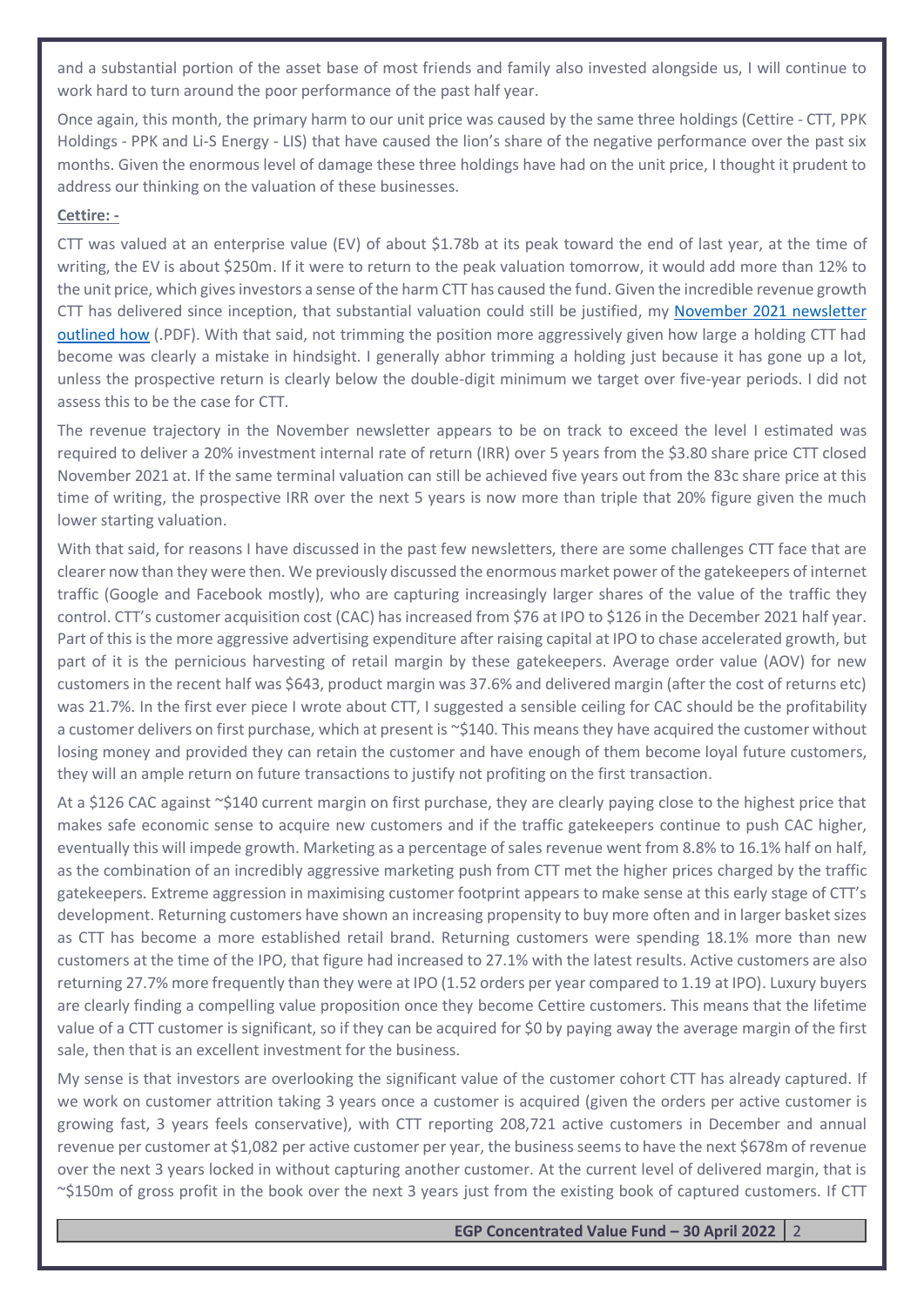were to wind marketing as a percentage of sales back to just 7 or 8%, I estimate they could still grow revenue at >30% annually and profitability would explode.

The "yield curve inversion" and high inflation levels indicating the high likelihood of recessionary activity globally in coming years are another factor most investors were overlooking until recently. A recession is unlikely to do more than moderate CTT's growth rate in my view. Although luxury goods are theoretically a highly discretionary purchase, CTT have such a small market share, they will likely still grow significantly (by growing market share) even if the forecast growth rate of 16% in their segment (online luxury) ends up below projections. CTT should deliver >\$200m of revenue in FY2022 into an addressable market for the segments they currently operate that is around \$700b. If you are Amazon or Walmart and own perhaps a quarter of the market you operate in, a recession is a big concern, when you are CTT with three basis points (0.03%) of the market you compete in, the quality of your offering will be the primary determinant of success.

On the investor call a unitholder asked why given our view that CTT (and LIS/PPK) offers exceptional upside we have not maintained their portfolio weightings as the prices have fallen. In the case of CTT, the fact the valuation was initially quite full (we were trimming the position when the share price traded above \$4) combined with the substantial insider selldown conducted recently (discussed in last month's newsletter) we think it is prudent to wait to see the next company update before committing further capital. This decision has so far prevented significant additional downside, but assuming the next results confirm our expectations that the business continues to perform very well, it is entirely possible this decision will see us miss out initially on a very significant reversal. With extremely high growth situations such as CTT, sentiment and price swings can be quite breathtaking.

It is oft-quoted (usually by fund managers explaining why they have held onto something the market is selling off severely) that Amazon fell more than 90% from peak to trough in the dot-com crash and that investors who bought right at the peak still earned ~20% annually over the next two decades (despite first losing >90%) from their purchase price. What is seldom considered is that the fund manager who had a 20% Amazon weighting heading into the dotcom crash still saw more than 18% of their fund evaporate from a single investment before the two-decade Amazon bull-run arrived, and if their investors did not have the stomach to tolerate the movement, may well have lost their fund even if their investment decision was proven very right eventually. Having the right group of investors is critical to the success of a fund, in this regard I am incredibly thankful for how steadfast most of our unitholders have been so far.

I am not comparing CTT to Amazon, but the point remains that the reasons we considered CTT attractive remain largely the same now as they were before the price began falling. CTT has nearly \$1 billion of product available to sell on their website and app (launched this month and already has more than 5,000 downloads on Play Store and is fast rising through the ranks of the Apple App Store), despite no inventory on their balance sheet. This is more than a quarter of a million different products from about two thousand five hundred different brands.

CTT has an incredibly diverse offering, with no brand counting for more than a single digit proportion of revenue. What investors will be looking for in the next update is a moderation of the aggressive marketing expenditure accompanying a continuation of the outstanding revenue growth. I remain confident about the continued revenue growth, my primary concern is that the aggressive marketing expenditure will continue and although it might be the best decision for the business long-term, the current near-term focus of the market will defer the return of a valuation that more accurately reflects the prospects of CTT. That CTT, which has >\$200m of annualised revenues growing at more than 100% annually and the proven capacity to operate with attractive profitability if they just ease off on marketing spend is commanding a valuation as low as it does mark a significant failure of the market in my estimation.

Postscript to the above on CTT when they released an update on 28 April (after the above CTT piece had been drafted) which showed the exceptional revenue growth rates continued with \$162.4m of sales revenue compared to \$58.5m at the same point in the prior year. It also showed active customers were up from the 208,721 used above to 246,880 in the quarter. Unfortunately, management did not disclose the advertising costs, but from the announcement of 242% growth for January compared with the final March quarter growth rate of 178% would indicate management have acknowledged the signal from the share-price movement and taken their foot of the advertising accelerator. This should bode well for the cash generation in the June half. The decision not to disclose cashflow or advertising expenditure for the quarter looks incredibly naïve to this observer. Any analyst worth their salt would have been aware March was going to have a substantial negative cashflow, every negative working capital retailer does as the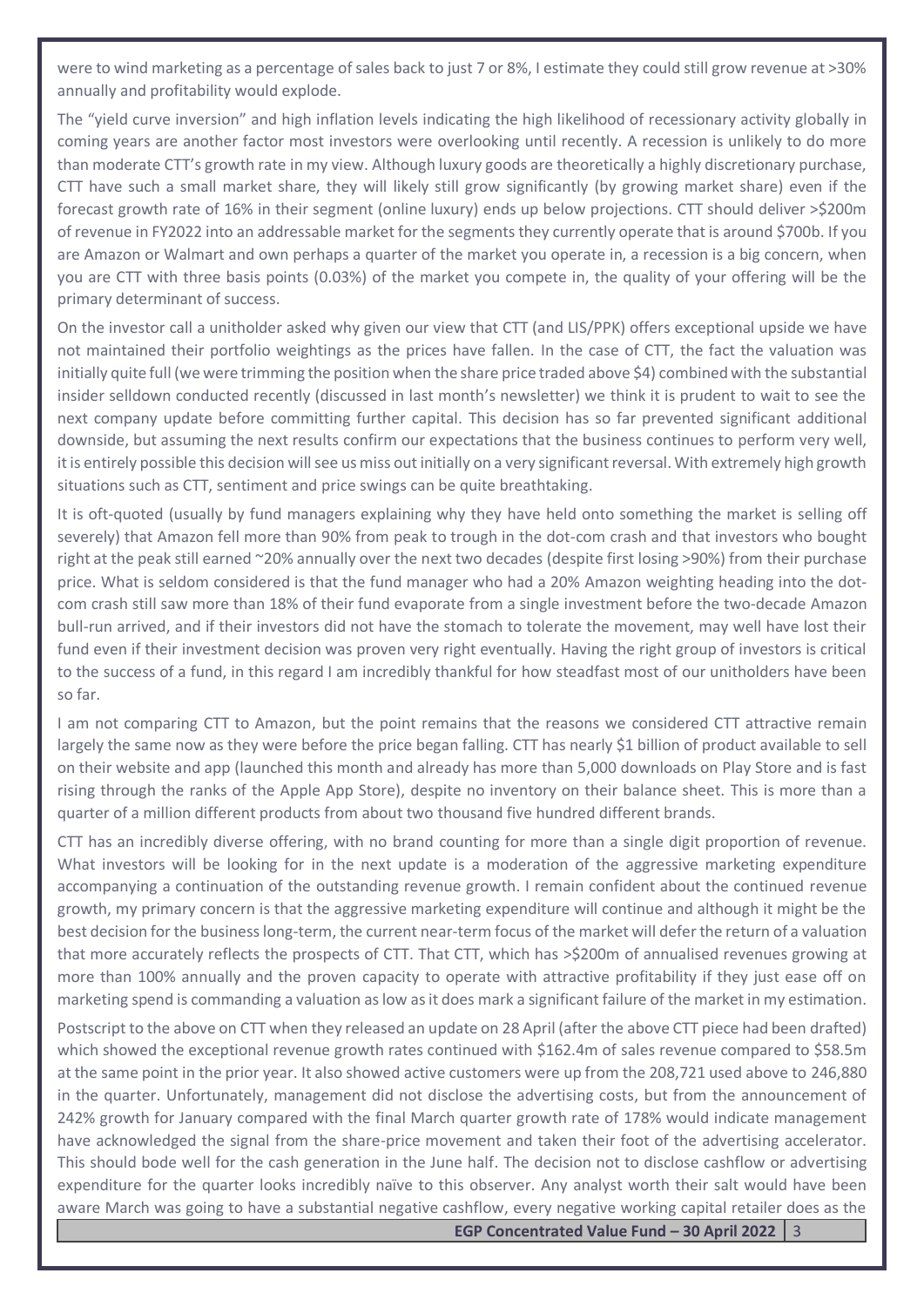massive expenditures of the Christmas period unwind with the much weaker March revenues. And not providing the marketing expenditure will only leave observers to assume that is because the number remained too high relative to revenues. This being the case, we are unlikely to add to our position until an update properly outlining all the information management themselves would like if they were to be considered properly updated is provided.

# **Li-S Energy: -**

We had a meeting with Chairman and CEO of LIS in the first week of April. They had just returned from 4 weeks in Europe meeting with battery manufacturers, prospective customers, and the like to discuss how the LIS battery and Lithium Nano-Mesh offerings can improve the next generations of batteries. There was visible excitement on the CEO's face for the first time I can recall, he has always seemed so prone to focus on the many obstacles that must be cleared for success to result.

The biggest thing I took from the meeting was the insistence that the development timeline will take as long as it takes, there are certain steps that must be completed in sequence and there is no meaningful way to accelerate this process. This became clear in response to a question I asked about whether it would make sense to take an equity investment from a prospective industry partner to accelerate the commercialisation. LIS are insistent that they have more than enough capital to progress through the required steps to commercialise and even if they had twice as much money, it would still take basically the same amount of time. They did acknowledge that despite not needing the capital that they understood validation via co-investment from an industry major would be a valuable signal for investors.

Regarding research progress, they are stepping through this process nicely. The expansion of the battery factory on the Deakin campus announced early April will provide the capacity to prove the commercial bona fides of the Lithium Sulphur battery. They have already tested a 4-layer battery which maintained similar characteristics as the single layer battery referenced at IPO. That being the case, the 10, 20 and 50 layer steps in the process are unlikely to alter the significant efficacy advantage the Lithium-Sulphur battery commands.

The second largest takeaway from the meeting was the re-confirmed prospectivity of the near-term commercial opportunities for Lithium Nano-Mesh. Lithium Metal batteries are considered the next step in battery technology with meaningfully better performance than Lithium-Ion. Lithium Metal batteries are much more similar in construction to Li-Ion batteries, meaning the costs to retrofit gigafactories to produce them would be relatively modest. Lithium-Sulphur batteries remain much better that Lithium Metal but would require more meaningful capital cost to reconfigure factories. The issue for Li-Metal has been dendrite formation which Lithium Nano-Mesh can solve.

There was likewise greater confidence expressed that the Li-S battery will also be cost-competitive, which combined with the technological superiority greatly enhances the probability of commercialisation.

Deriving a valuation remains difficult with the timing of revenues hard to predict, but these facts about EV's remain:

- 1. LIS possess the best currently known battery technology.
- 2. There were almos[t 7 million EV](https://www.carsguide.com.au/ev/advice/how-many-electric-cars-are-there-in-the-world-85961#:~:text=Global%20EV%20sales,Want%20To%20Forget%20Ever%20Happened.)'s (EV is shorthand for both enterprise value and in this case electric vehicle, I have assumed henceforth readers understand which is meant when I use the term) sold globally in 2021 and there are expected to be [27 million sold globally](https://www.spglobal.com/commodityinsights/en/market-insights/latest-news/energy-transition/021622-global-light-duty-ev-sales-to-rise-to-268-mil-by-2030-platts-analytics) in 2030.
- 3. The size of EV batteries for currently offered vehicles is [30-200 kWh](https://www.caranddriver.com/features/a36051980/evs-explained-battery-capacity-gross-versus-net/) and averages 90kWh.
- 4. The current cost of batteries is US\$132 kWh meaning the EV battery market is currently worth about US\$83b per annum and if battery prices were to remain static (they will likely fall in pricing somewhat) then the EV battery market will be worth US\$320b per annum by 2030.

This is only the prospective EV market, the cumulative value of the many other applications (drones, power tools, PC's, mobile phones, aircraft etc) for lighter, longer lived battery technology probably amount to a similar dollar value. By 2030, the addressable market will therefore likely be in the vicinity of half a trillion US dollars annually. A sliver of this market would create a multi-billion-dollar business. To derive a valuation, we need to probability weight the likelihood of success.

My expectation is that there is a better than 50% chance LIS end up with a product or more likely a royalty stream (from licensing their technology) in the market within 5 years. Assume that by 2030, Li-S technologies can be found in just 5% of batteries sold globally, this is US\$25b of batteries annually. If the royalty plus the margin Li-S get from selling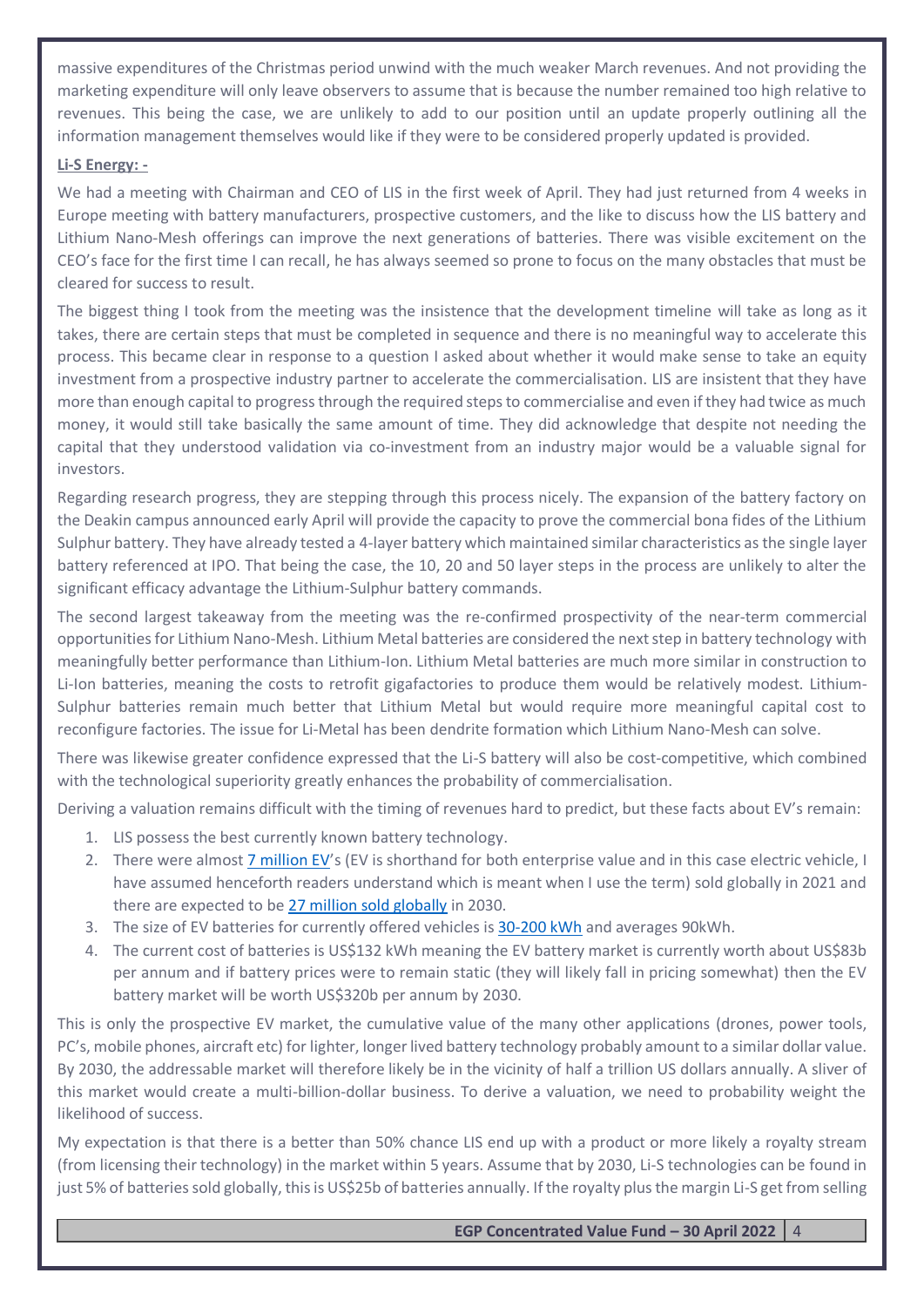the Boron Nitride Nanotubes (BNNT) their licensee require amounted to only 0.5% of the total revenue Lithium-Sulphur batteries generate in 2030, that amounts to a US\$1.25b revenue stream. Assume there is an incredible amount of corporate bloat creep into the business by this stage (unlikely) plus some COGS for the BNNT and you might get to a US\$1b profit before tax (PBT). Such a capital light business in a hyper-growth industry will likely attract at least a 30x PBT multiple for a US\$30b valuation. Cut that in half by our 50% probability of success we get US\$15b (~AU\$21b). Discount this valuation by an aggressive 15% per annum over the next 8 years and you would get a roughly AU\$7b net present value (NPV) for LIS if my estimates of a 50% probability of success and only 5% market share capture within 8 years is possible (and assuming my 0.5% revenue capture is accurate). The current EV of LIS is about \$360m which implies the current LIS share price is undervalued by about 19.5x.

That is not to say LIS should trade at \$13.20 per share right now, but we need a fundamental basis about which to frame valuation, others are welcome to apply their own probabilities, but my point is that the current valuation imputes an incredibly low probability of success, or an incredibly low revenue capture.

This being the case, perhaps a better alternative is to invert this and instead back-solve the probability of success for LIS the market is effectively ascribing at the present valuation.

- 1. \$360m current EV x 15% equity discount rate implies a ~\$1,100m prospective EV in 2030.
- 2. Using our US\$30b (AU\$42.25b) 2030 valuation if only 5% of the battery market was captured by Li-S Lithium Sulphur batteries and only a 0.5% revenue capture (which both feel very low given how far ahead of any competing technology the Li-S battery is), this implies a 2.6% probability of commercial success at the current valuation.

In my estimation, whether you frame the valuation on an NPV basis using conservative assumptions, or on a probability of success basis, the current valuation grossly undercounts the prospective worth of the business on a probability weighted basis.

# **PPK Holdings: -**

The announcement of th[e demerger of the PPKME \(Mining Equipment\) business](https://www.asx.com.au/asxpdf/20220429/pdf/458gd6x81n5jw4.pdf) (.PDF) on the last trading day of April gives an outstanding insight into how shareholder friendly and capital allocation savvy the board and management of PPK are. This business earned a \$2.3m profit in the first half and generated \$3.4m of operating cashflow. The business is booming at present and profitability should grow steadily for the next few years. The business is being spun out in a highly tax effective way (in-specie dividend and capital reduction) at only a \$16m valuation, or less than 4x earnings.

The tax-effective way the business is being spun out and the fact that it is a mining services business servicing coal miners is valuable to PPK shareholders in two main ways. Firstly, numerous prospective PPK investors with ESG mandates have been unable or unwilling to invest in PPK to date, despite the massive prospective gains BNNT can bring to several critical renewables and sustainability applications, the demerger eliminates this impediment. Secondly, as a standalone business, PPKME will be able to focus on value creation independent of the distractions the incredible growth opportunities in BNNT business presents the PPK board, the substantial acquisition being considered that is outlined in the demerger document demonstrates this.

The main reason investors are attracted to PPK remains the BNNT opportunity. PPK holds about half of the LIS business outlined above, which is itself deeply undervalued if our analyses are correct. But the real valuation kicker for PPK will be sales of BNNT, in that regard, batteries are just one of numerous industries where sales are likely to be generated in coming years.

There are already real sales occurring globally for BNNT, as per the table overleaf from PPK's primary rival in BNNT production (Tekna), they were producing and selling more than 33 kilograms of BNNT per annum as far back as 2019, with their production price falling by about 3.5% per annum from US\$823/g in 2014 to US\$687/g in 2019. If Tekna's falling production cost trend held over the past few years, their production cost will now be about US\$617/g this year. By contrast, with the unique BNNT production process PPK and Deakin have perfected, I estimate the can now produce BNNT at below US\$50/g (and is still improving on a "Moore's Law" trajectory according to management). If that estimate is accurate, it means PPK could make a 91.9% gross margin by selling BNNT at the same price as the production cost of the main BNNT production rival.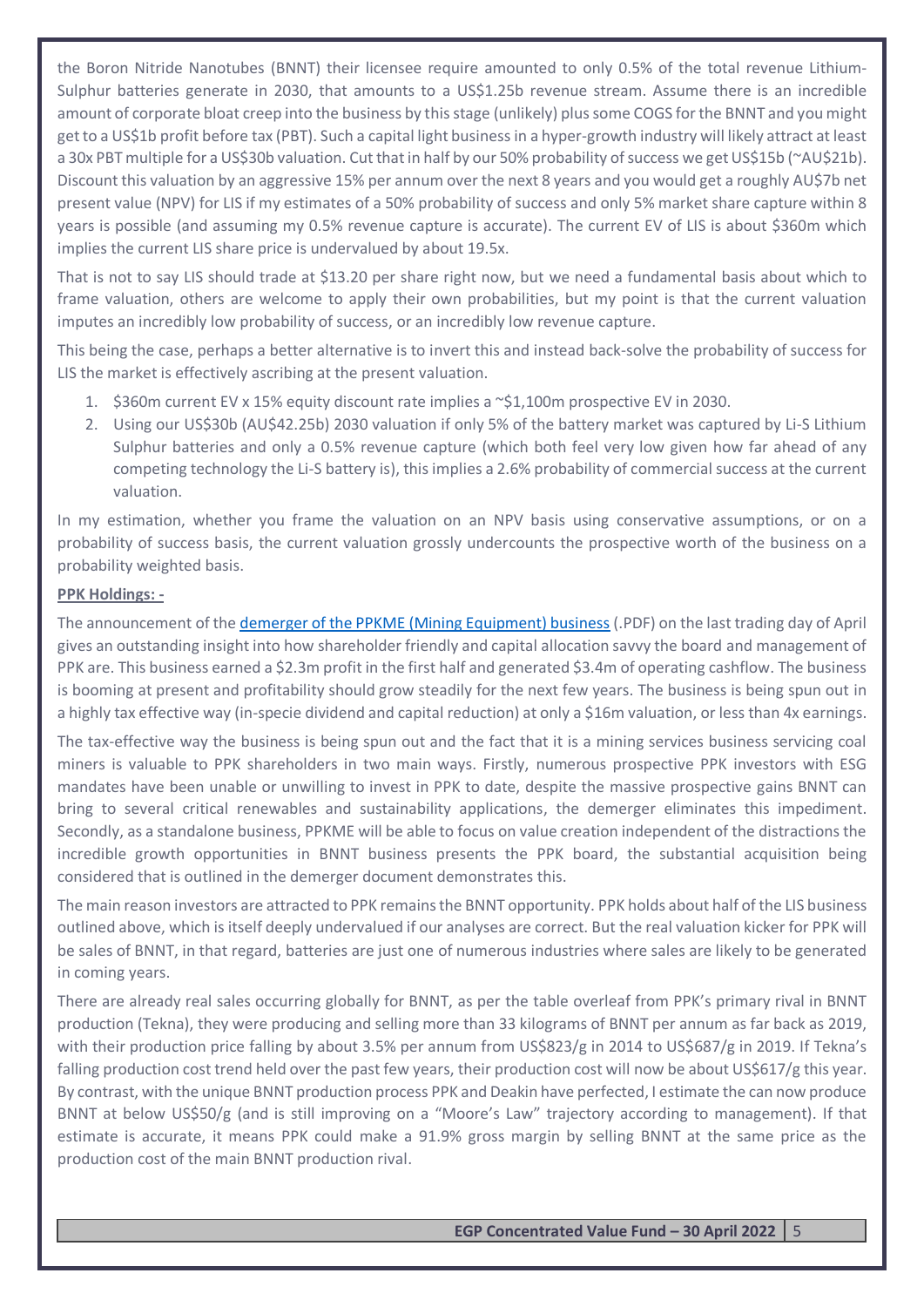|                        | 2014    | 2015     | 2016     | 2017    | 2018    | 2019     |
|------------------------|---------|----------|----------|---------|---------|----------|
| Capacity (g)           | 1500    | 252000   | 252000   | 252000  | 252000  | 252000   |
| Production (g)         | 1025.3  | 26082    | 29887.2  | 31348.8 | 32659.2 | 33868.8  |
| Price (USD/g)          | 1288    | 1249     | 1199     | 1127    | 1071    | 1020     |
| <b>Revenue (K USD)</b> | 1320.59 | 32576.42 | 35834.75 | 35330.1 | 34978   | 34546.18 |
| Cost (USD/g)           | 823     | 807      | 783      | 744     | 715     | 687      |
| Gross (USD/g)          | 465     | 442      | 416      | 383     | 356     | 333      |
| <b>Gross Margin</b>    | 36.10%  | 35.39%   | 34.70%   | 33.98%  | 33.24%  | 32.65%   |

Table Tekna Boron Nitride Nanotubes (BNNT) Capacity, Production (g), Revenue (K USD), Price (USD/g) and Gross Margin (2014-2019)

Source: Tekna; Secondary Sources, Press Releases and QYResearch

"pinch-point" for BNNT sales.

PPK will sell their BNNT far below that price in fact, PPK's [BNNT Technology website](https://www.bnnt.com.au/site/order-bnnt1) has a price of US\$300/g for orders of 201-500g, and by negotiation for larger orders. When you can profitably sell your product at less than half of your primary competitors cost of production, you have a very attractive business provided there is a market of meaningful size for your product. The creation of a market has been the

The issue I am persuaded is that most prospective users of BNNT remain unaware of the existence of the breakthrough. There are dozens of companies in dozens of industries that should already be experimenting with BNNT. My strong suggestion to management has been that they should send a few grams of free samples to the top 100 research universities globally. They should probably do the same with the top 20 or 30 players in a handful of the most obvious industries where BNNT is likely to have applications. For example, there are more than 20 aerospace companies with revenues exceeding AU\$10b annually, these 20 companies should all be sent some BNNT if for no other reason than to ensure they are aware it exists.

Despite the lack of sales announced for BNNT to date, the value that can be generated in that business is astronomical. Assume my estimate of US\$50k/kg for PPK's production cost is accurate, furthermore, assume they can find buyer/s for 1000kg per annum of BNNT. At US\$200k/kg, which is a price roughly 1/3 of their competitor's production cost, PPK would make US\$150m (~AU\$210m) in gross margin out of the sale of this relatively modest quantity of BNNT. PPK have already stated that on a single shift 5-day week, they can produce about 500kg of BNNT per annum with their installed capacity. Expand this to 7-day multi-shift operations and they could comfortably produce two tonnes per annum, or more than \$400m of annual gross margin if the end market can be found.

A tonne of a relatively new nanomaterial may sound like a lot, but by way of comparison, Carbon Nanotubes (CNT's) are forecast to [ship about 3,400 tonnes](https://www.statista.com/statistics/1279498/global-shipment-volume-carbon-nanotubes/) in 2022. CNT's were discovered in the lab only a few years before BNNT's, but they were able to be produced commercially much earlier than the PPK/Deakin process made BNNT economically viable. BNNT have a much wider range of potential applications than CNT's, given their broader range of characteristics. That being the case, the likelihood of there not being a multi-tonne market for BNNT within a few years seems unrealistic.

If we were to assume the LIS batteries outcome described above is a logical end market for BNNT by 2030, what does that imply for market size? EV batteries are currently between 180kg-1,330kg [\(the Hummer EV!\)](https://www.autoweek.com/news/a39449944/problem-with-ev-battery-weight/). If we assume given their better efficacy that the median LIS EV battery weighs only 200kg by 2030 and that there is only 10 grams of BNNT required for construction of each EV battery, then given our calculations in the LIS section above about 5% EV market share capture, then there would be 1.35m EV's produced with BNNT in the battery, then the EV market alone would have created 1,350kg of BNNT demand annually. If our assumption that the EV market was only about half of the end market for LIS batteries, then there is another 1,350 kilograms. Add in any modest success in hardened alloys, precious metals, ballistic glass and other yet uncontemplated uses and it is hard to conceive of there not being at least 5 or 10 tonnes of demand for BNNT by the end of the decade.

Under the conservative 2030 demand assumptions of only about 10 tonnes, even if production costs fell considerably, it is unlikely the >\$200m of gross profit the sale of a single tonne of BNNT could generate now would not be meaningfully higher at ten tonnes of sales.

The primary risks as ever remain two, firstly that the anticipated demand for BNNT does not materialise. With so many prospective uses currently under investigation, this seems like a long shot. The second is that other players figure out how to produce BNNT at a price that makes PPK uncompetitive. Given they are currently producing at less than 10% of the cost of their main competitor, this also seems like a distant prospect.

If neither of these two major risks materialise, PPK should have a clear runway to create a multi-billion-dollar business.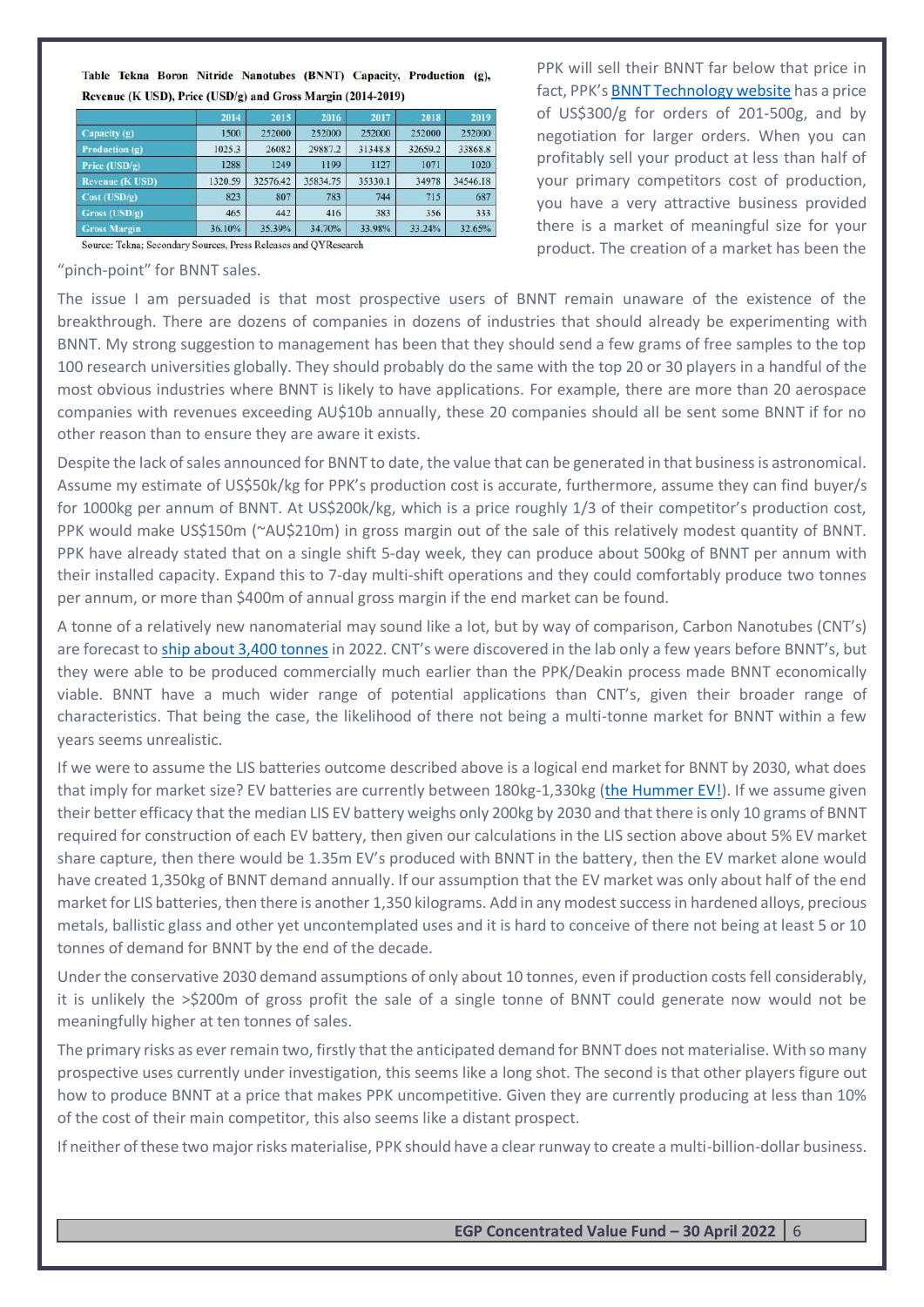# **The ZFC update: -**

As explained in the March newsletter, the launch of Cipher Fund is now expected in 2023.

Prospective managers and investors are invited to contact CEO of ZFC, Brad Hughes [\(brad.hughes@thezfc.com.au\)](mailto:brad.hughes@thezfc.com.au) or myself.

# **Key Portfolio Information: -**

Our top 10 holdings on 30 April 2022 were:

| Rank           | Holding                                                            | <b>Percentage Equity</b><br>Weighting | Percentage Portfolio<br>Weighting |
|----------------|--------------------------------------------------------------------|---------------------------------------|-----------------------------------|
| $\mathbf{1}$   | United Overseas Australia (UOS.ASX)                                | 12.1%                                 | 11.7%                             |
| $\overline{2}$ | Smartpay (SMP.ASX)                                                 | 7.6%                                  | 7.4%                              |
| 3              | Shriro Holdings (SHM.ASX)                                          | 7.1%                                  | 6.9%                              |
| $\overline{4}$ | Dicker Data (DDR.ASX)                                              | 5.6%                                  | 5.4%                              |
| 5              | Tellus (unlisted)                                                  | 5.5%                                  | 5.3%                              |
| 6              | PPK Group (PPK.ASX) inc. White Graphene pre-<br><b>IPO</b> holding | 4.4%                                  | 4.2%                              |
| $\overline{7}$ | <b>Blackwall Limited (BWF.ASX)</b>                                 | 4.3%                                  | 4.2%                              |
| 8              | National Tyre & Wheel (NTD.ASX)                                    | 4.4%                                  | 4.1%                              |
| 9              | SRG Global (SRG.ASX)                                               | 4.2%                                  | 4.0%                              |
| 10             | Li-S Energy (LIS.ASX)                                              | 3.9%                                  | 3.8%                              |

Our largest 5 holdings comprise 37.9% of our invested capital, our top 10 holdings are 58.9% and our top 15 represent 74.4%. Cash and cash equivalents are 2.5% of the portfolio. The median market capitalisation is \$163.1m. Weighted average market capitalisation is \$368m.



As always, investors with any questions, suggestions, comments, or investment ideas should feel free to call (0418 278 298), or send me an email - [Tony@egpcapital.com.au](mailto:Tony@egpcapital.com.au)